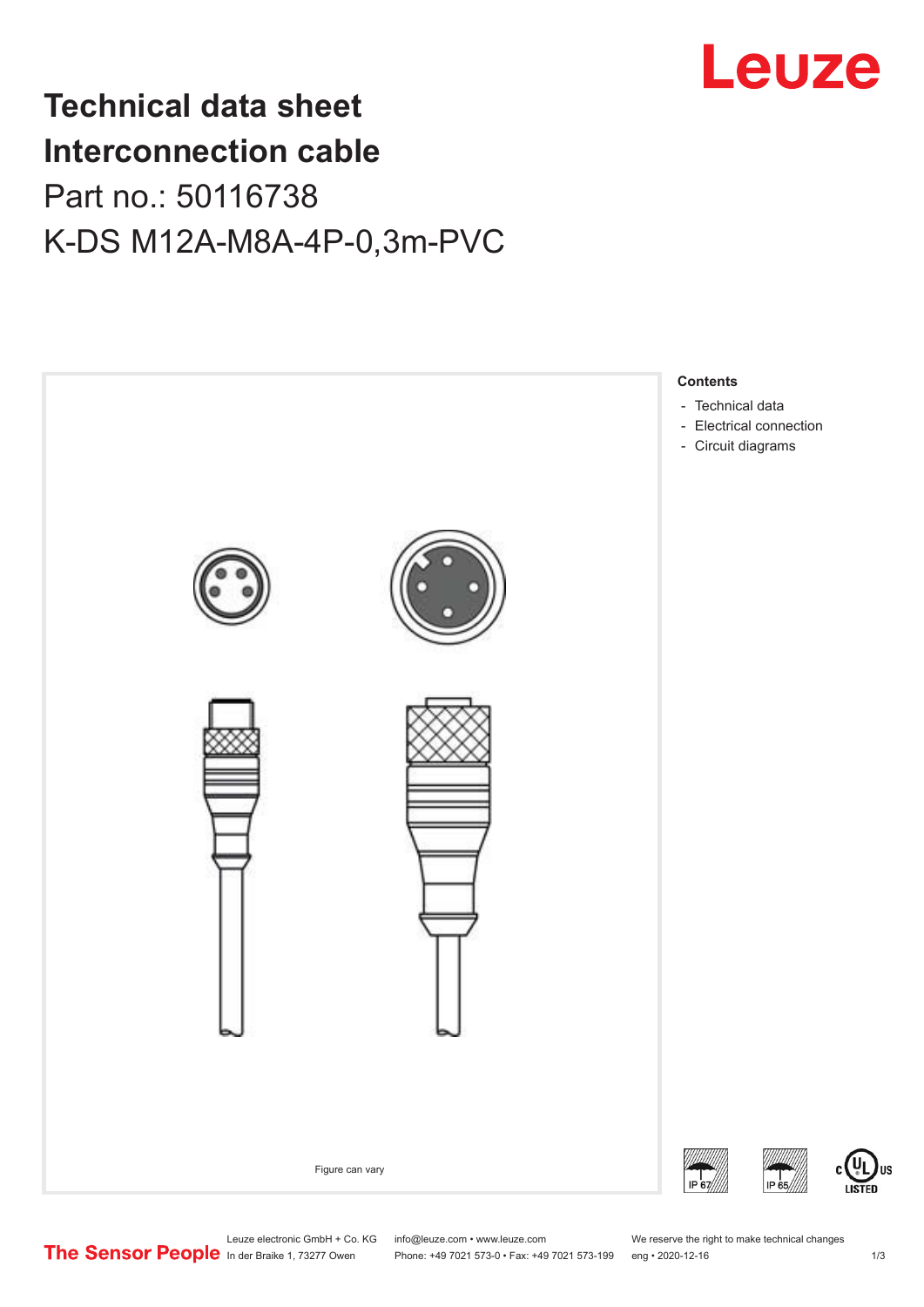## <span id="page-1-0"></span>**Technical data**

## Leuze

#### **Connection**

| <b>Connection 1</b>               |                                                                        |
|-----------------------------------|------------------------------------------------------------------------|
| <b>Type of connection</b>         | Connector                                                              |
| <b>Thread size</b>                | M <sub>12</sub>                                                        |
| <b>Type</b>                       | Female                                                                 |
| No. of pins                       | 4-pin                                                                  |
| Encoding                          | A-coded                                                                |
| Version                           | Axial                                                                  |
|                                   |                                                                        |
| <b>Connection 2</b>               |                                                                        |
| Type of connection                | Connector                                                              |
| <b>Thread size</b>                | M <sub>8</sub>                                                         |
| <b>Type</b>                       | Male                                                                   |
| No. of pins                       | 4-pin                                                                  |
| Version                           | Axial                                                                  |
|                                   |                                                                        |
| <b>Cable properties</b>           |                                                                        |
| <b>Number of conductors</b>       | 4 Piece(s)                                                             |
| Wire cross section                | $0.25$ mm <sup>2</sup>                                                 |
| <b>AWG</b>                        | 24                                                                     |
| Sheathing color                   | <b>Black</b>                                                           |
| Shielded                          | <b>No</b>                                                              |
| Silicone-free                     | Yes                                                                    |
| Cable design                      | Interconnection cable                                                  |
| Cable diameter (external)         | 4.7 mm                                                                 |
| Cable length                      | 300 mm                                                                 |
| <b>Sheathing material</b>         | <b>PVC</b>                                                             |
| <b>Wire insulation</b>            | <b>PVC</b>                                                             |
| Suitability for drag chains       | <b>No</b>                                                              |
| Properties of the outer sheathing | Free of CFC, cadmium, silicone and<br>lead, easily machine-processable |

**Resistance of the outer sheathing** Good oil, gasoline and chemical

resistance, flame retardant in accordance with UL 1581 VW1 / CSA FT1

### **Mechanical data**

**Bending radius, flexible laying, min.** Min. 10 x cable diameter **Bending radius, stationary laying, min.** Min. 5 x cable diameter

#### **Environmental data**

| Ambient temperature, operation,<br>flexible use   | $-580 °C$   |
|---------------------------------------------------|-------------|
| Ambient temperature, operation,<br>stationary use | $-30$ 80 °C |
| <b>Certifications</b>                             |             |
| <b>Certifications</b>                             | c UL US     |
| <b>Classification</b>                             |             |
| <b>Customs tariff number</b>                      | 85444290    |
| eCl@ss $5.1.4$                                    | 27279201    |
| eCl@ss 8.0                                        | 27279218    |
| eCl@ss 9.0                                        | 27060311    |
| eCl@ss 10.0                                       | 27060311    |
| eCl@ss 11.0                                       | 27060311    |
| <b>ETIM 5.0</b>                                   | EC001855    |
| <b>ETIM 6.0</b>                                   | EC001855    |
| <b>ETIM 7.0</b>                                   | EC001855    |

## **Electrical connection**

### **Connection 1**

| Type of connection | Connector       |
|--------------------|-----------------|
| <b>Thread size</b> | M <sub>12</sub> |
| <b>Type</b>        | Female          |
| No. of pins        | 4-pin           |
| Encoding           | A-coded         |
| Version            | Axial           |

#### **Connection 2**

| Type of connection | Connector |
|--------------------|-----------|
| <b>Thread size</b> | M8        |
| Type               | Male      |
| No. of pins        | $4$ -pin  |
| Version            | Axial     |